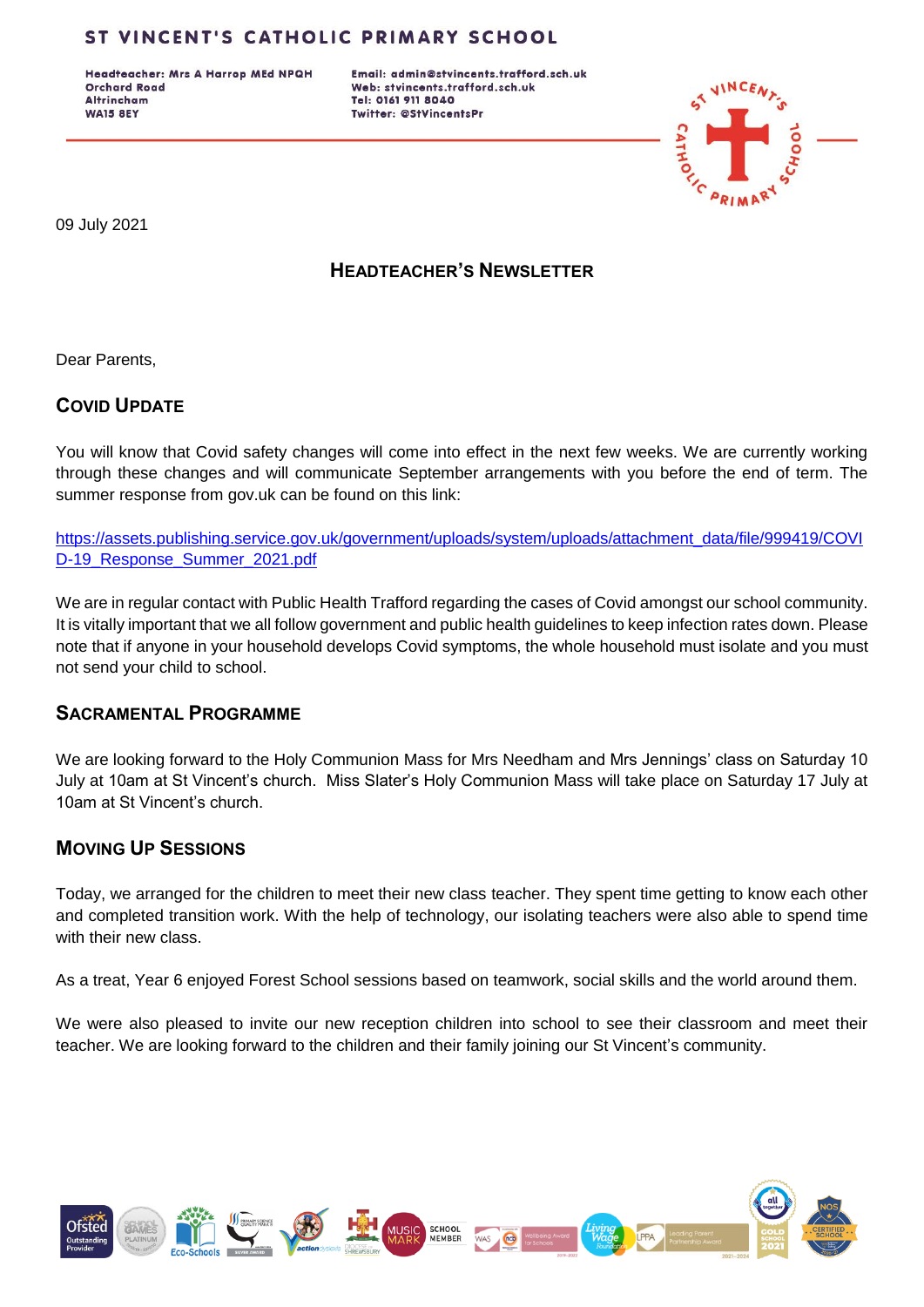Headteacher: Mrs A Harrop MEd NPQH **Orchard Road Altrincham WA15 8EY** 

Email: admin@stvincents.trafford.sch.uk Web: stvincents.trafford.sch.uk Tel: 0161 911 8040 **Twitter: @StVincentsPr** 



# **End of Year Reports**

We recognise that everyone has a part to play when it comes to reducing waste and we are continuing our drive to reduce our carbon footprint and become a paperless school.

In line with our sustainability plan, our end of year reports will be uploaded to Google Classroom to each child's account/profile so that parents can access their child's report this way. Reports are scheduled to go 'live' on Friday 16 July on Google Classroom at 9am. If you wish to discuss your child's report with the teacher, please contact the helpdesk and this will be arranged.

The DfE laid regulations to remove the requirement to report pupils' attendance data for the 2020/2021 academic year, in recognition of the impact of COVID-19 on possible attendance. Additionally, following the cancellation of the summer 2021 national curriculum assessments, the DfE has laid regulations to remove the requirement to report the outcomes of key stages 1 and 2 tests or teacher assessments in this year's reports. Schools have been asked to take a proportionate approach in deciding what information to include within pupils' reports this year and therefore we have included information on attainment, effort and suggested targets. The children have worked hard this year during periods of disruption and we felt that this should be recognised in their report.

### **WINNERS! GREATER MANCHESTER MOCK TRIALS**

Eleven pupils from Year 5 took part in an exciting mock trial competition on Friday 2 July. The trial was run by 'Greater Manchester Magistrates in the Community' with six schools competing from across Manchester. It was a fantastic opportunity for our pupils to get a taste of a career in the legal profession. St Vincent's pupils were responsible for presenting the case for the defence and our team included 2 defence solicitors, the defendants themselves, witnesses, a court usher, magistrates and even a court reporter and artist. The children thoroughly enjoyed the experience and had diligently prepared their defence case. The proceedings were professionally conducted over Zoom and after a nail-biting trial, the defendants were successfully found not guilty. The overall winner of the day was then judged by the magistrates as the team who presented their case most effectively. The St Vincent's team won the trophy and came away with £50 in book tokens. This is a great result for the legal team of St Vincent's and a huge congratulations to all of those involved.

### **TRAFFORD MUSIC SERVICE**

Thank you to Trafford Music Service who put on an exciting musical extravaganza this week. The children had a great time listening to the musicians and also enjoyed participating in songs with children across Trafford.

Trafford Music Service would like to invite new members to join their infant sessions for Reception, Year 1 and Year 2 at the Claremont Music Centre for September.

Their infant musicians have continued learning throughout the pandemic, both online and back at the music centre and they would love to inspire more children to join a choir and learn an instrument; please see the attached flyer for details.

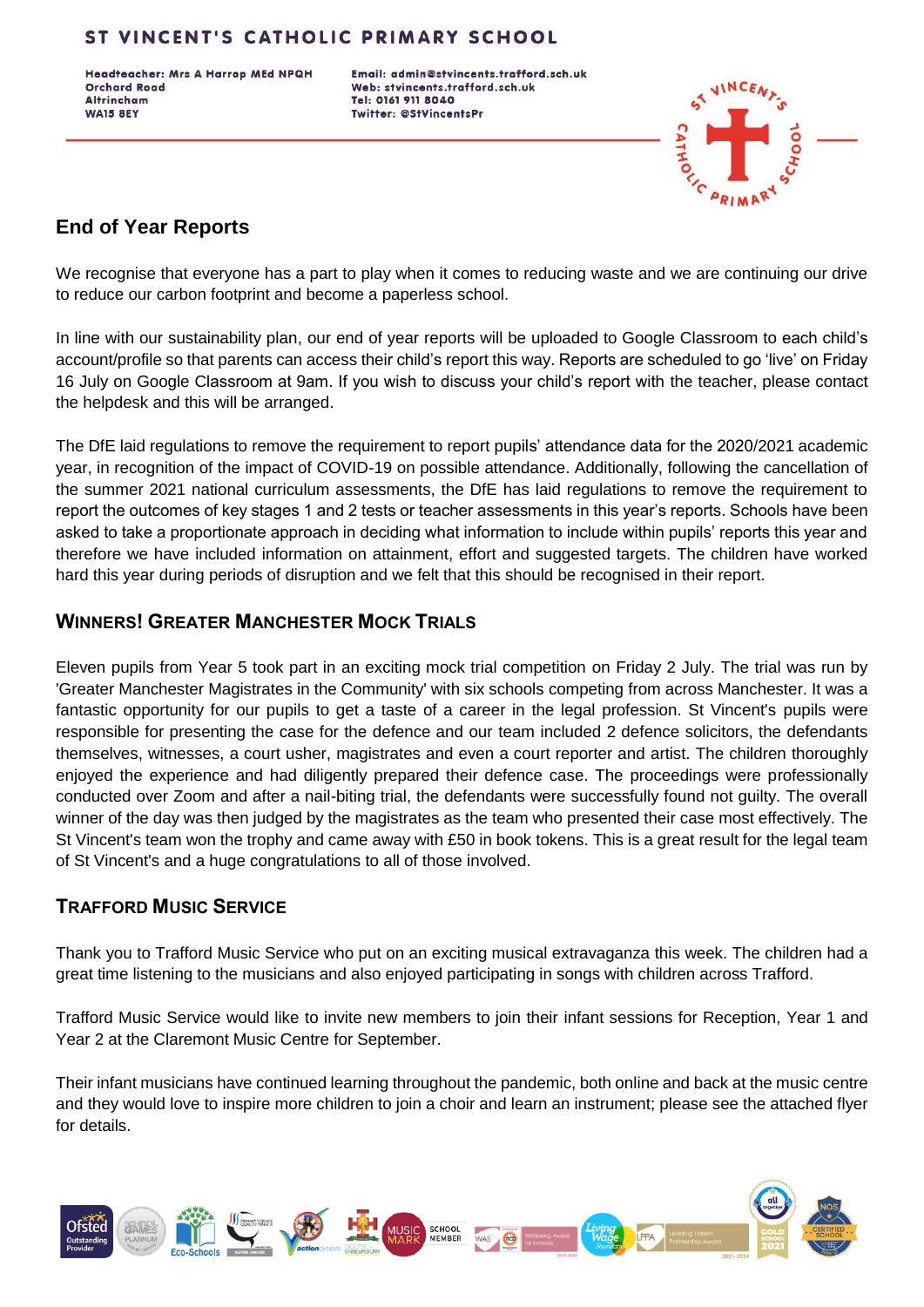Headteacher: Mrs A Harrop MEd NPQH **Orchard Road Altrincham WA15 8EY** 

Email: admin@stvincents.trafford.sch.uk Web: stvincents.trafford.sch.uk Tel: 0161 911 8040 **Twitter: @StVincentsPr** 



# **RARING TO GO MAGAZINE**

The brand new "summer holiday" magazine contains handy information for local families and showcases several of our local businesses and community groups; you will also find ideas for days out this summer and check out the information about our new books for schools competition, The Wildlife Trust's Action for insects guide. In addition, details of local clubs and much more, can be accessed through this link: <https://magazines.raring2go.co.uk/altrinchamandsale/summer>

### **SELF-CARE SUMMER**

Just as we look after our physical health, it is important to look after our mental health. Self-care is all about what you can do to help yourself feel better or to keep yourself feeling good; it is the best way to look after our own mental health and wellbeing. It can help your body and mind to relax, drift away, or be more energised.

There are lots of different ways you can try self-care: dancing, spending time with friends, playing sports, laughing, drawing, spending time with pets - anything that makes you feel good! Please follow the link from Mentally Healthy Schools for ideas for self-care activities during the summer break.

<https://www.mentallyhealthyschools.org.uk/media/2080/final-selfcaresummer-primary.pdf>

# **PASTORAL DROP IN**

The next drop-in for parents is on Tuesday 13 July - 1:30pm - 3:30pm; you can sign up for a call with Mrs Robinson by following the details below. Please visit [https://stvincentscatholicprimary.schoolcloud.co.uk](https://stvincentscatholicprimary.schoolcloud.co.uk/) to book your appointment.

The details should correspond to the details we have on record in order for you to gain access; please contact [admin@stvincents.trafford.sch.uk](mailto:admin@stvincents.trafford.sch.uk) if you have any questions.

### **SCHOOL MEALS**

For current year 3 to 6 taking school meals, please ensure any amount owing on your ParentPay school meal account is cleared by next Friday 16 July; you will also need to ensure your account is topped up so that you can pay for meals taken up to the end of term, Friday 23 July 2021. Please also be reminded that if you require a change of meal pattern for your child, an email must be sent to the school office and a week's notice will need to be given before this change can take effect; no other means, but email, are accepted when advising of meal changes.

### **COMMUNICATION HOME - EMAILS**

Current years 1 to 5 will shortly receive an email home asking you to complete a form to confirm the email addresses you wish to be used for future communications. The form to complete is very simple to use and should be completed no later than **Friday 16 July**.

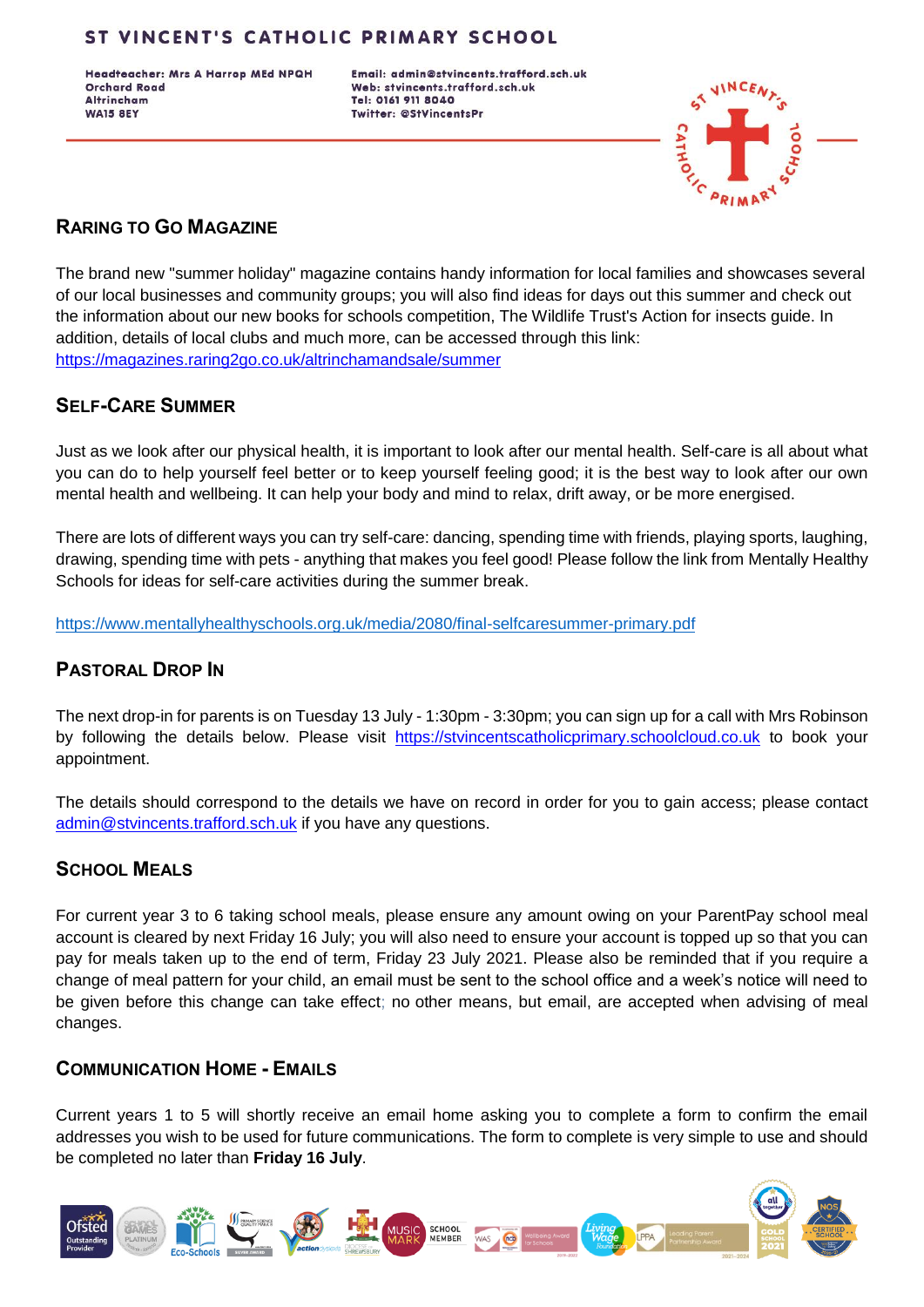Headteacher: Mrs A Harrop MEd NPQH **Orchard Road Altrincham WA15 8EY** 

Email: admin@stvincents.trafford.sch.uk Web: stvincents.trafford.sch.uk Tel: 0161 911 8040 **Twitter: @StVincentsPr** 



# **PTA NEWS**

### **PTA BIG SUMMER RAFFLE**

Only 8 days to go! Don't forget to buy your raffle tickets for a chance to win one of the 54 amazing prizes (full prize list attached to the newsletter).

Tickets are £1 each and can be purchased online through RAFFALL using this link:

<https://raffall.com/244584/enter-raffle-to-win-local-prizes-hosted-by-st-vincents-pta>

You will need to register on the site and answer a simple question (hint. apple!) to be eligible to enter the draw for a prize. The raffle will close at 8pm on Saturday 17 July and winners will be automatically drawn by the RAFFALL system and allocated prizes in the order they are listed. Winners will be notified by email and the PTA will contact them to arrange collection.

Please share the link with your local family and friends so we can raise as much money as possible for our school but be mindful that most of the prizes are vouchers, which must be redeemed locally.

### **PTA SUNFLOWER COMPETITION**

We hope you have enjoyed growing your sunflowers over the last few months; we can't wait to see the results!

Please email a picture of your sunflower along with its height, the diameter of the flower head and the name and class of your child to styincentspta@gmail.com for a chance to win a small prize. Prizes will be awarded to the winning infant and junior in each of the following categories: tallest sunflower, shortest sunflower and widest flower head; entries must be received by Friday 16 July and prizes will be handed out the following week.

# **WATER SAFETY**

With limited swimming over the last year, it will be important to remind the children how to stay safe in or alongside water; some of these resources might be helpful for use at home:

- Canal and River Trust Summer water safety <https://canalrivertrust.org.uk/enjoy-the-waterways/safety-on-our-waterways/summer-water-safety>
- Water Safety at the beach <https://www.rlss.org.uk/water-safety-at-the-beach>
- RNLI Activity sheets and posters <https://rnli.org/youth-education/education-resources/activity-sheets-and-posters>